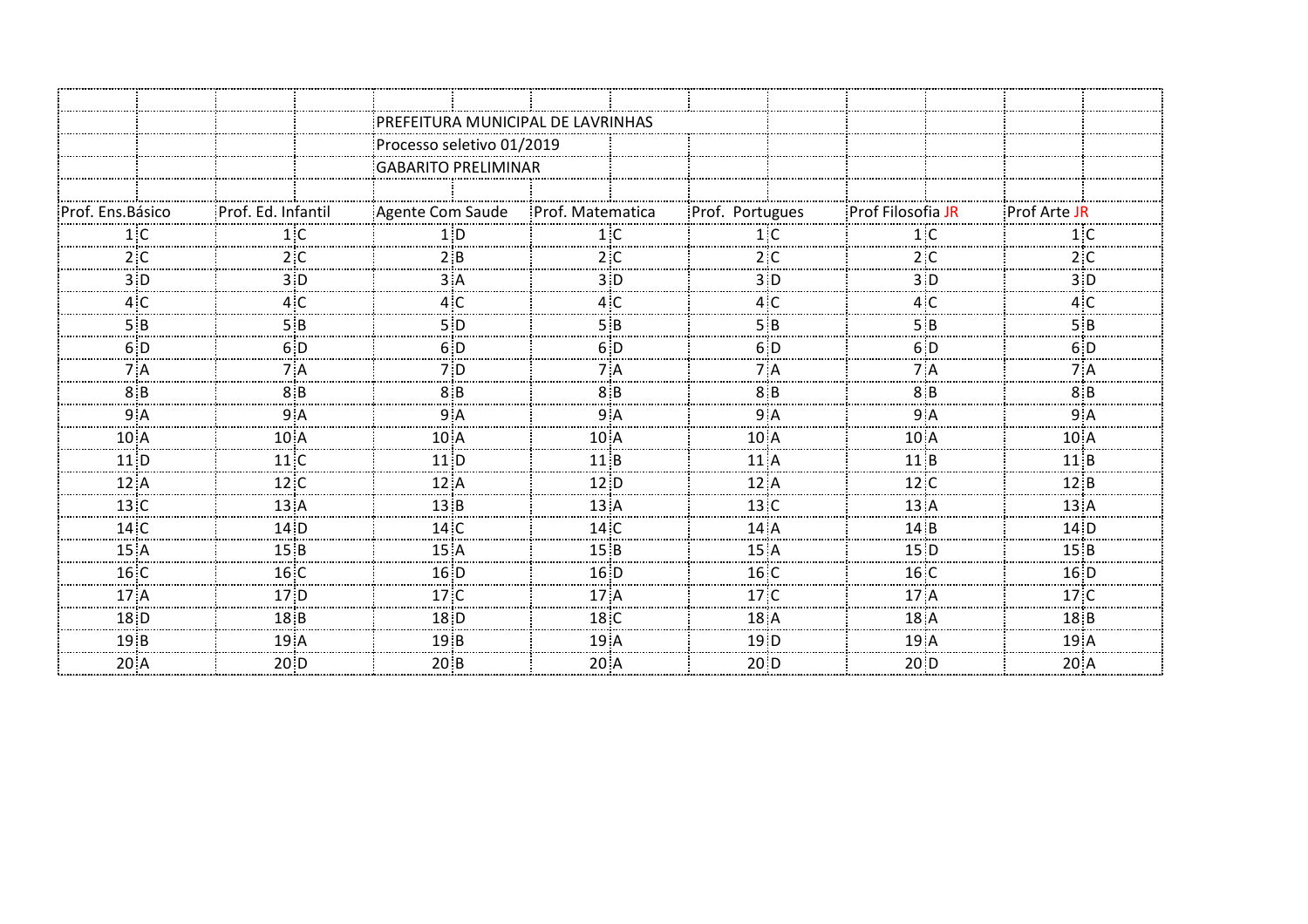| Prof. História JR | Prof Geografia JR | Prof.Filosofia JB | Prof Ed. Fisica   | Monitor Transp    | Técnico de Enfermage Prof Historia JB |                   |
|-------------------|-------------------|-------------------|-------------------|-------------------|---------------------------------------|-------------------|
|                   |                   |                   |                   |                   |                                       |                   |
| 2 C               | 2:C               |                   |                   |                   |                                       |                   |
|                   | ח∶?               |                   |                   |                   |                                       |                   |
|                   |                   |                   |                   |                   |                                       |                   |
| 5 R               | 5 R               | 5 : 0             |                   | 5 R               | 5 C                                   |                   |
| 6 D               | 6: D              | 6 D               | 6 D               |                   | 6: D                                  | 6:D               |
|                   | 7 : A             |                   |                   | 7:D               | 7:C                                   | 7:0               |
| 8:B               | 8:8               |                   | 8 R               |                   | 8:8                                   |                   |
|                   | 9 A               | 9 Α               |                   | 9: A              | 9:                                    | 9 Α               |
| 10A               | 10 <sup>3</sup> A | 10:B              | 10:B              | 10A               | 10:B                                  | 10:B              |
| 11:A              | 11 i B            | 11: D             | $11$ :A           | 11 i B            | $11$ :A                               | 11 I A            |
| 12: D             | 12: A             | 12:               | 12:C              | 12A               | 12: D                                 | 12:B              |
| 13:B              | 16:C              | $13:$ A           | 13:B              | 13 Anulada        | 13:B                                  | $13:$ C           |
| $14$ $B$          | 14: D             | 14C               | $14$ $D$          | 14C               | $14$ D                                | 14:               |
| 15A               | 15: D             | 15B               | 15A               | 15 A              | 15:B                                  | 15:B              |
| 16 <sub>D</sub>   | $16:$ C           | 16A               | 16 C              | 16 C              | 16A                                   | 16 C              |
| $17°$ C           | 17 <sup>2</sup>   | 17:B              | 17B               | $17°$ C           | 17 <sub>1</sub> D                     | 17B               |
| 18 <sub>1</sub> D | 18A               | 18A               | 18:B              | 18 <sub>i</sub> D | 18C                                   | 18: D             |
| 19d               | 19: D             | 19 B              | 19A               | $19$ <sup>A</sup> | 19A                                   | 19 B              |
| $20$ A            | $20\degree$ C     | 20: D             | $20$ <sup>D</sup> | $20\overline{)}D$ | 20C                                   | $20\overline{)}D$ |